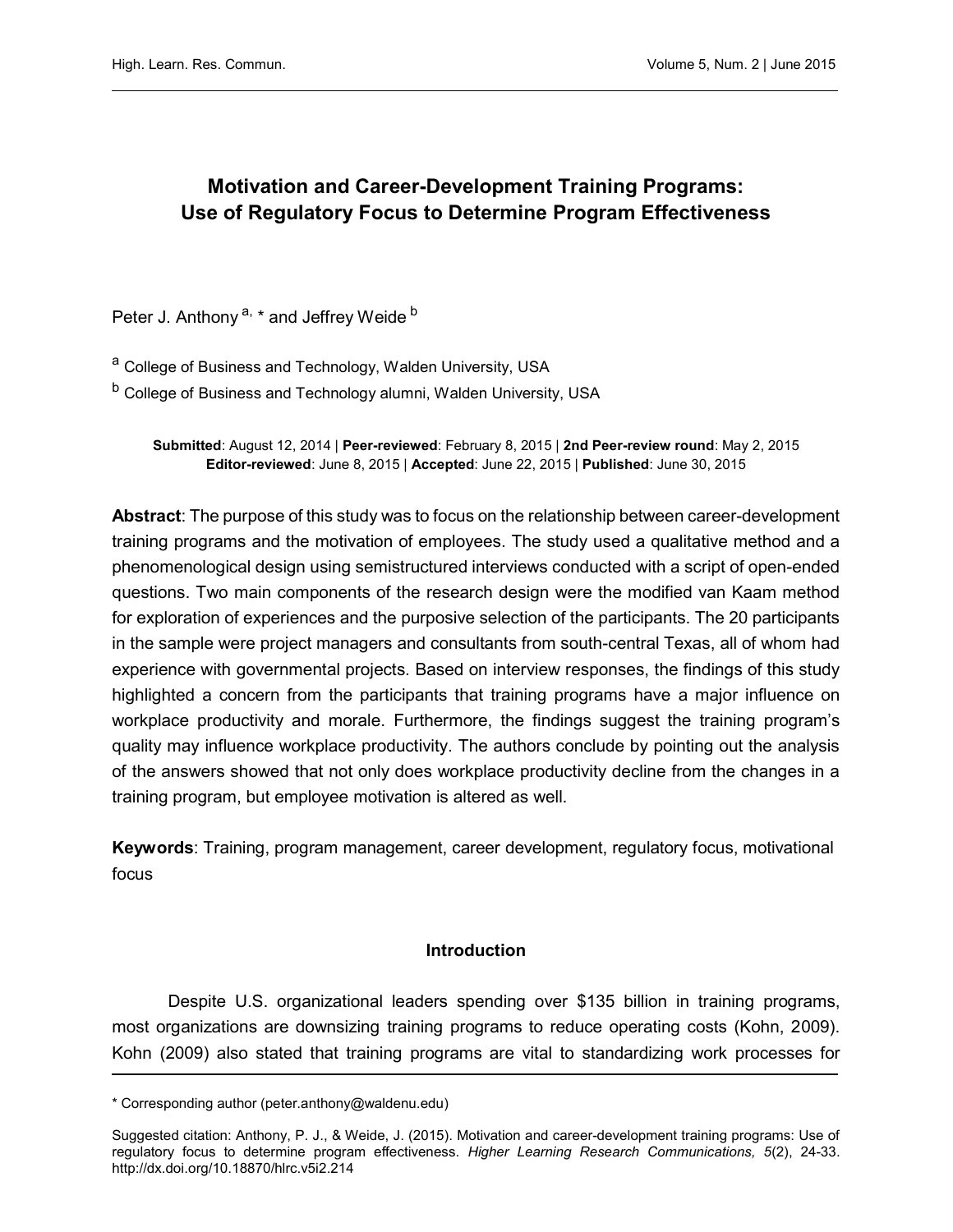organizations. The Partnership for Public Service (2012) revealed that results from the Office of Personnel Management (OPM) showed a decline of job satisfaction by 3% in government organizations in 2012 while only having a 59.3% satisfaction rating for training and development programs. The general business problem is that any reduction of training programs can reduce an organization's work efficiency. The specific problem addressed in this study is that a lack of standardized training programs (government training programs, corporate and contracted training programs, or higher education) for government-focused project managers and consultants located in southern Texas creates nonstandard work processes that increase product end times and rework.

### Literature Review

One of the authorities on motivation is Higgins. Higgins (2005) developed a motivational theory called regulatory focus that discusses how two factors play into each decision: prevention and promotion. Prevention refers to the concept of an individual acting in a way required for safety or security. Examples included a person performing a required safety training that is not appealing or having to pay a bill. Neither action is what a person wants to do, but the person understands that the action must be done. Promotion focuses on how a person acts when the activity has some meaning to the person. This focus includes enrolling in a university program because of an enjoyment in the topic or thoughts on how a degree will benefit the person long term. Higgins et al. (2010) discussed how this theory of regulatory fit also influences the interest in activities for individuals. The concept that the person may be motivated differently because of promotion versus preservation showed that the activity must be conveyed to match this regulatory focus.

Regulatory focus is how individuals focus their motivations based on the concept of regulatory fit. This regulatory focus of a person influences multiple characteristics and activities to include team dynamics. Halvorson and Higgins (2013) analyzed how having people mixed with different attitudes in different positions of power can lead to drastically different results. This concept ties into concepts of team building by Mankins, Bird, and Root (2013) as well as building teams for high performance. Moreover, motivation has a great deal to do with not only activities but also cohesion of individuals with differing motivational focuses. Thus, leadership must understand the motivational needs of employees to design a program that will be successful.

Motivation ties directly into perception of an employee. By using surveys or questionnaires, organizations can try to gauge the perception of an employee. Beausaert, Segers, and Gijselaers (2011) used data from this type of questionnaire to determine the development and validation of programs. By using a development plan such as this for an employee, organization leaders can see changes in the performance of an employee. Hameed and Waheed (2011) reviewed how organizations use the results of these types of perception surveys to develop strategic plans in programs within the organization. The connection of the two means that an organization can track the development of an employee and the motivation along with it.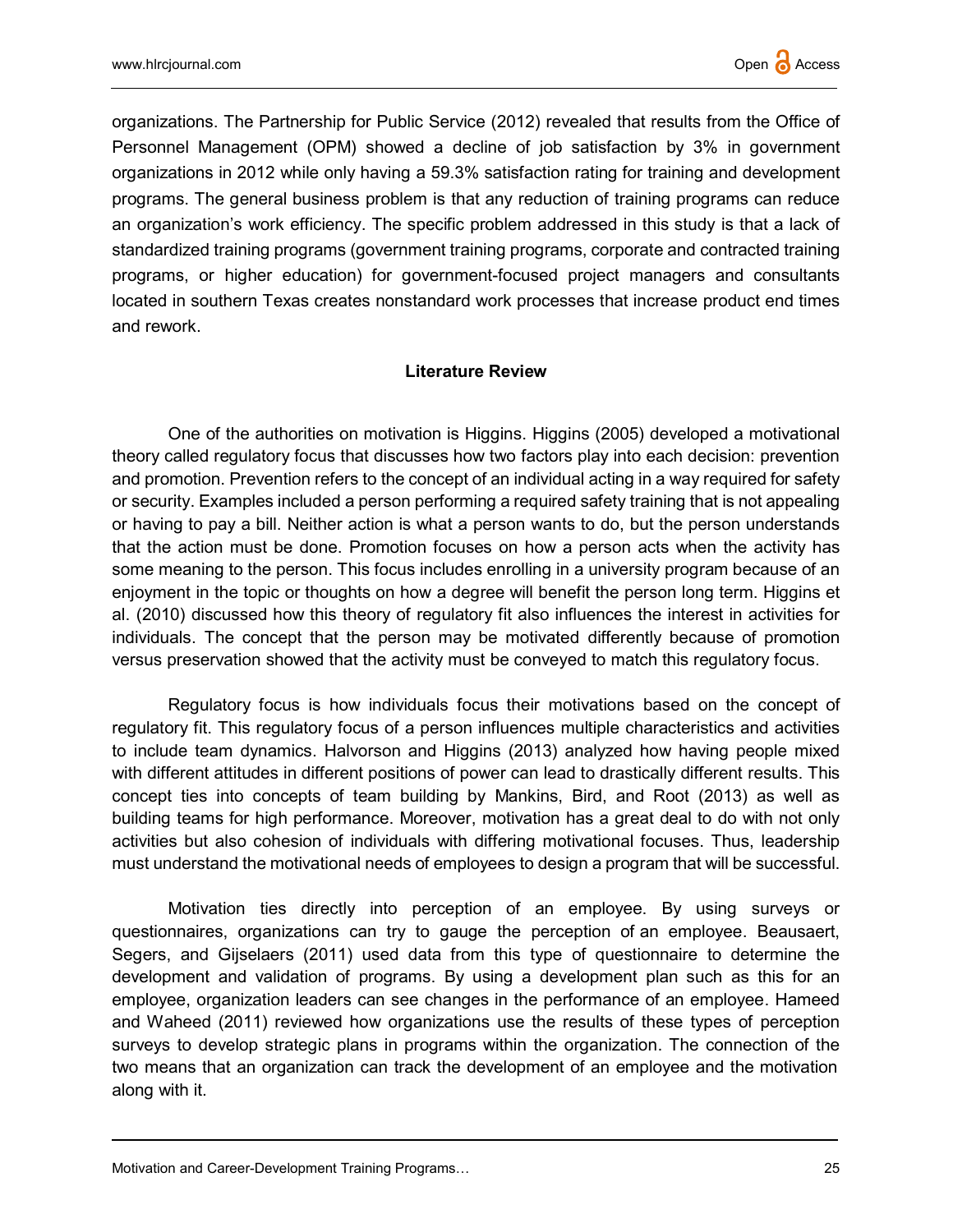Beyond helping an organization, government agencies require certain levels of training for certain professions or inherent job risks. Rodgers (2010) investigated the recent laws in Great Britain that required all vulnerable and high-risk employees to receive various vocational training. This training is required to obtain skills necessary for personal security. Hutchins, Burke, and Berthelsen (2010) found that most of these training transfer programs required trainers that provide exceptional training. The concept of having a competent trainer means the organization must have a training program in place to certify trainers. The need for competent trainers is important when leaders develop training program plans.

Overall, training programs are effective when the employee is involved, but the lack of written research on the correct way to implement training prevents organizations from standardizing programs. Common research themes are that employee motivation and involvement are key elements in training program success. Hardman and Robertson (2012) concluded from a literature review that successful training programs within an organization are private because of the desire for organizations to keep a competitive advantage. Freeman (2009) argued that training program success is dependent on the self-efficacy of a person to complete the training. Mayfield and Mayfield (2012) found leadership influence and self-efficacy both increase training program effectiveness more than the training program itself. All three studies showed that while organizational training plans are key components of the program's success, two of the vital factors to training success are the self-efficacy of the trainee and communication from the trainer and organizational leaders.

#### Methods

The study used a qualitative method and a phenomenological design using semistructured interviews. The purpose of the study was to focus on the relationship between careerdevelopment training programs and the motivation of employees. An interview script of openended questions was used to investigate the phenomenon experienced by the participants regarding training and motivation. The 20 participants in the sample were project managers and consultants from south-central Texas, all of whom have experience with governmental projects (Weide, 2014). Participants were recruited based on previous personal and professional relationships, some of which assisted in recruiting other study participants (2014). The interviews were carried out in locations accessible to both the interviewer and interviewee (2014).

Using a phenomenological design, two main components of the research design were the modified van Kaam method for exploration of experiences and the purposive selection of the participants. The van Kaam modified method allowed the clustering of similar topics and refinement of these clusters in order to create relationships and linkages between the experiences (Moustakas, 1994). The purposive selection facilitated obtaining a diverse participant pool (Cilesiz, 2011). Using these two main components of the research design, the relationships between training and motivation were identified.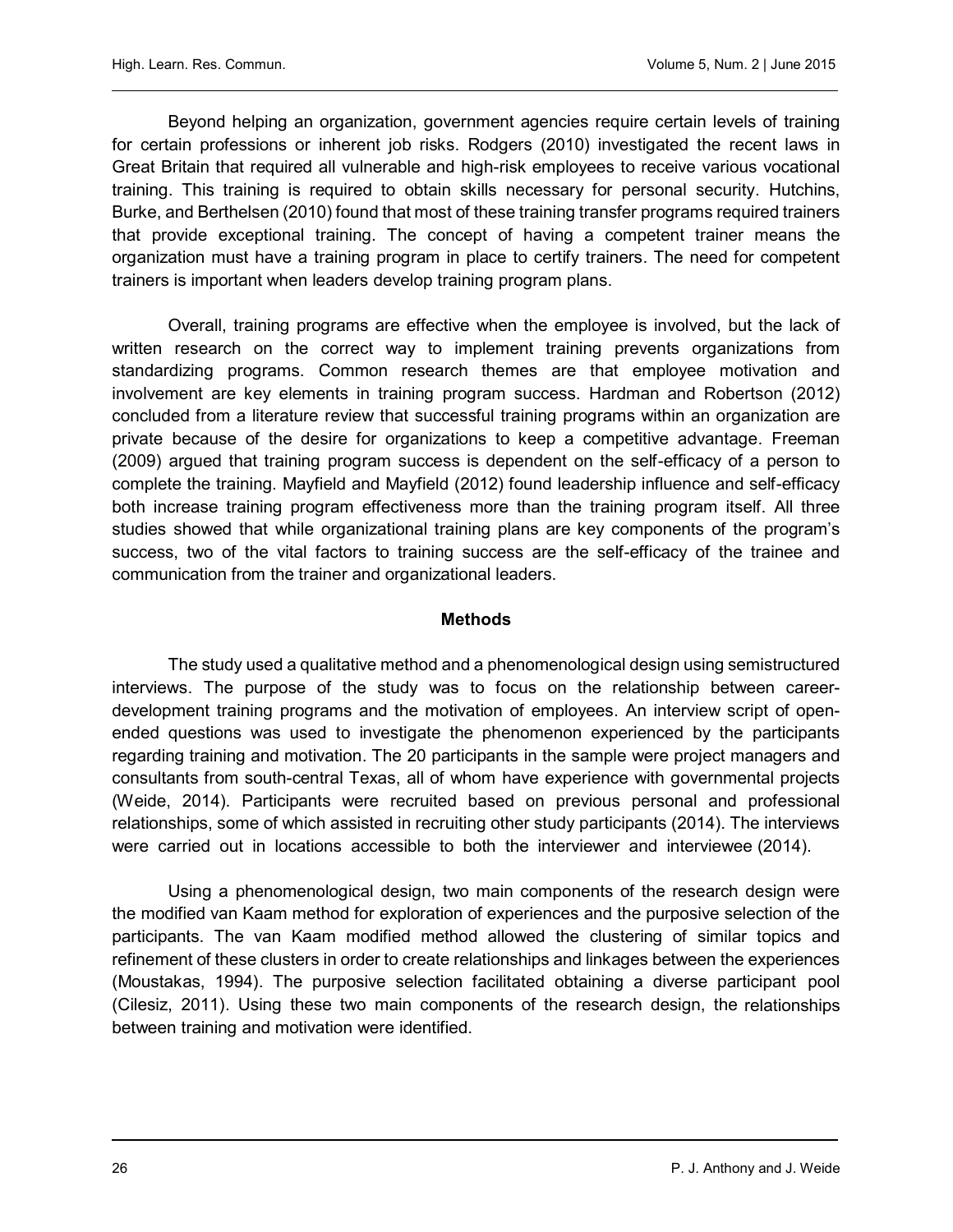## **Results**

Using the modified van Kaam method for coding and grouping themes from the interviews, demographic information and four themes surfaced from the data. Demographics of the participants showed a variety of project experience (Figure 1) but showed that many project leaders in this study having government experience lacked experience with nongovernment projects. The participants of this study were from various organizations, worked in various industries and programs, and had various experience and education backgrounds. Positions for participants ranged from project team managers and consultants to division-level managers. Even with this range of information, responses from the participants were similar for each of the four themes in this research study.



Figure 1. Government project experience chart.

Figure 1 highlights the distribution of experience that participants have with government projects. Experience is for any involvement in a consulting, project manager, or lead team position for the participant. The purposive sampling provided a good mixture of various experience levels to provide perceptions of training programs at every level.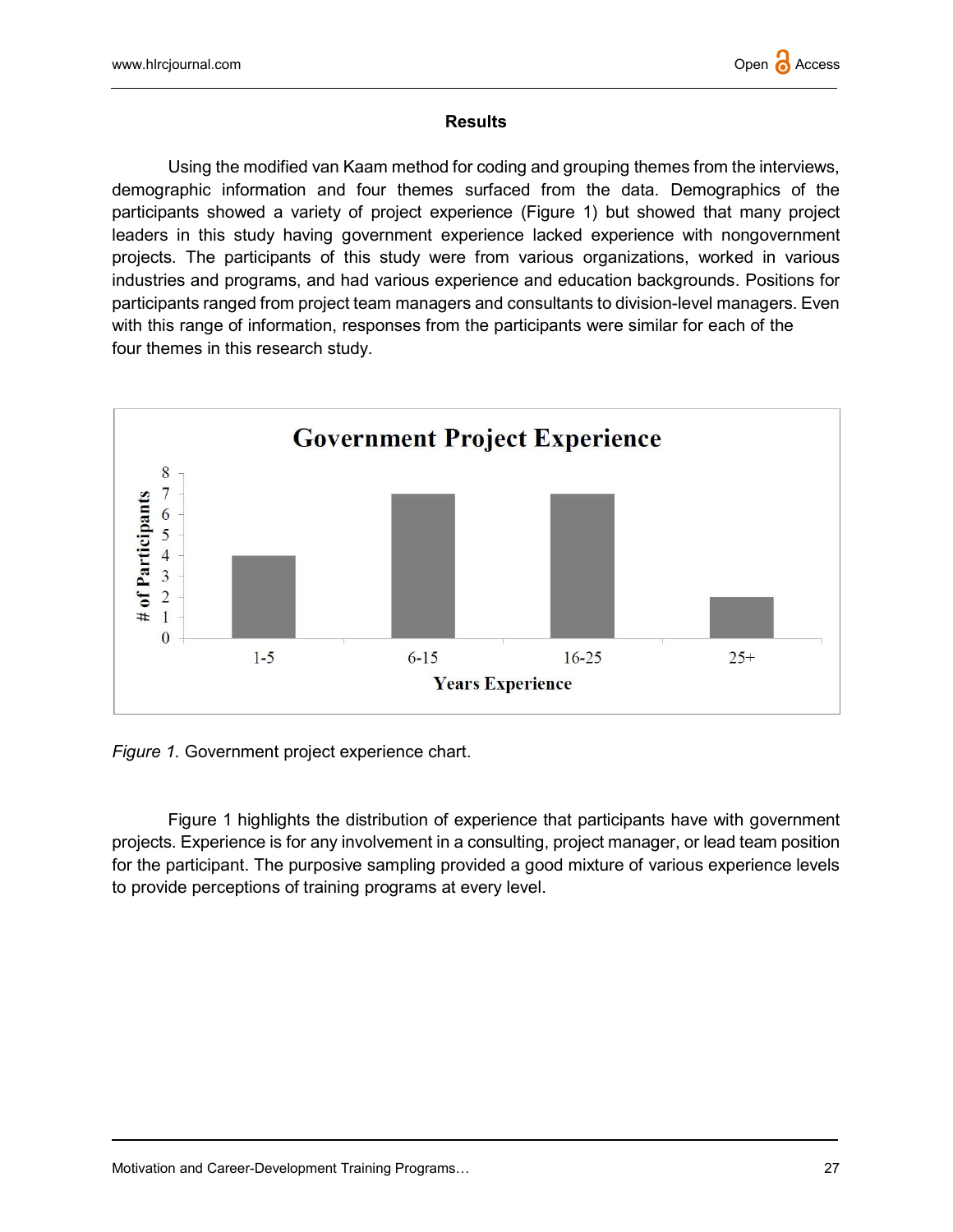

Figure 2. Nongovernment project experience chart.

Figure 2 represents the distribution of experience that participants have with nongovernment projects. Experience is for any involvement in a consulting, project manager, or lead team position for the participant on a project not associated with the government. It is notable that only one participant had more than five years of experience outside government projects. Of all participants, only five had experience in projects that were for a job. The other 15 participants led projects that were on a volunteer basis for various nonprofit or professional organizations.

While participants had a variety of positions and experience with projects, all participants had received two primary types of training: organizational required training and careerdevelopment training. Organizational training was typically a recurring training that was administered by computer-based training (CBT) programs or group briefings. Development training, however, could be focused on either the person's position or career field. Based on participant responses, hands-on delivery methods were the most effective in long-term learning and application post training.

Delivery methods also influenced how the participant viewed the training. Of the 20 participants, 19 stated that CBT or other mass-produced training programs were ineffective with multiple participants saying it was a "waste of time". Every participant understood the need for automated training due to costs of having the training completed by an instructor, but participants stated that training needed to perform a critical task should only be done with an instructor leading the material.

Each of the 20 participants expressed a need for interaction and purpose to adequately absorb long-term learning from training programs. Higgins (2005) explained that this is the promotion type of motivation in the regulatory focus theory and learning using this type of motivation has better results for extended periods after the training. Participants retained little information with training programs that were preventative in nature such as annual CBTs. This result also matched Higgins's theory that individuals do not fully engage in training while under a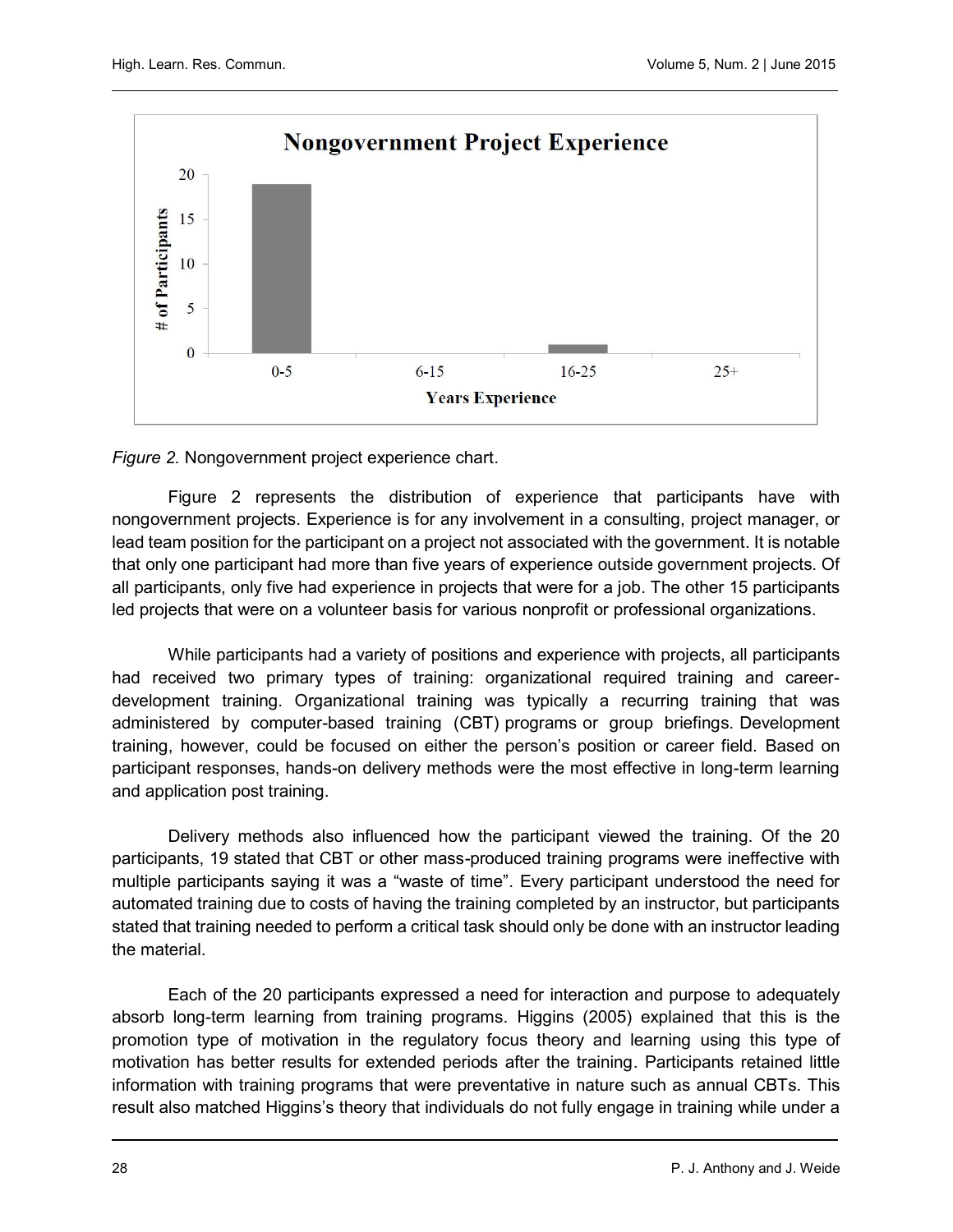preventative motivation type. Even with these confirmations, the evidence is that many organizational leaders still rely on a preventative motivation type for many training programs. This could explain why the study by the Partnership for Public Service (2012) showed only 59.3% of government employees had satisfaction with training and development programs within their agency and organization.

During interviews, participants were asked their perceptions of government training programs, corporate and contracted training programs, and higher education. Participants had all received each type of training, but not the same level of each or in the same industry. While corporate and contracted training program answers were similar, participants had various answers on the quality of government and higher education programs. All participants felt that corporate training had quality because there was typically a better understanding of the needs for training, a flexible budget to fund training as needed, and was more specific to the technical aspects of a job as a project manager or consultant.

Government training had the most different answers of the three areas of training. Ten participants felt that government training was inadequate or did not do a good job in providing learners with information with quality education. Major factors that people cited for this lack of quality included reliance on CBTs for delivery, outdated materials and information, multiple trainings due almost simultaneously, and lack of integration with corporate or academic programs. Participants that felt government training had good quality responded that the programs used contracted organizations to help develop the material, applied directly to their primary job responsibilities, had relevance to outside credentialing, and involved an interactive delivery model to include hands-on training and classroom instruction. One constant response for government training was that participants felt government training was good at focusing on regulations, requirements, and standards for learners that were more broad-based.

Higher education responses were reliant on the participant's degree program, level of education, and delivery method. Individuals involved with technical programs such as information technology or a focused business program felt more engaged, while participants with generalized degrees did not feel their higher education was relevant to the position as a project manager or consultant. Participants with undergraduate education only felt that the higher education was not as beneficial; however, individuals with any graduate education experience typically responded positively on how the education helped them prepare for leading teams and projects. Those that had some classroom experience, residencies, or team assignments to interact with others felt interaction with others prepared them for project management more than those that solely relied on distance learning programs.

Individuals of all experience levels, industries, and positions stated that effects on workplace productivity are substantial when poor quality training is in place. While factors of poor quality varied as shown in the third theme, all participants agreed on the potential effects on workplace productivity from poor training. Individuals responded that poor training often leads to the following issues: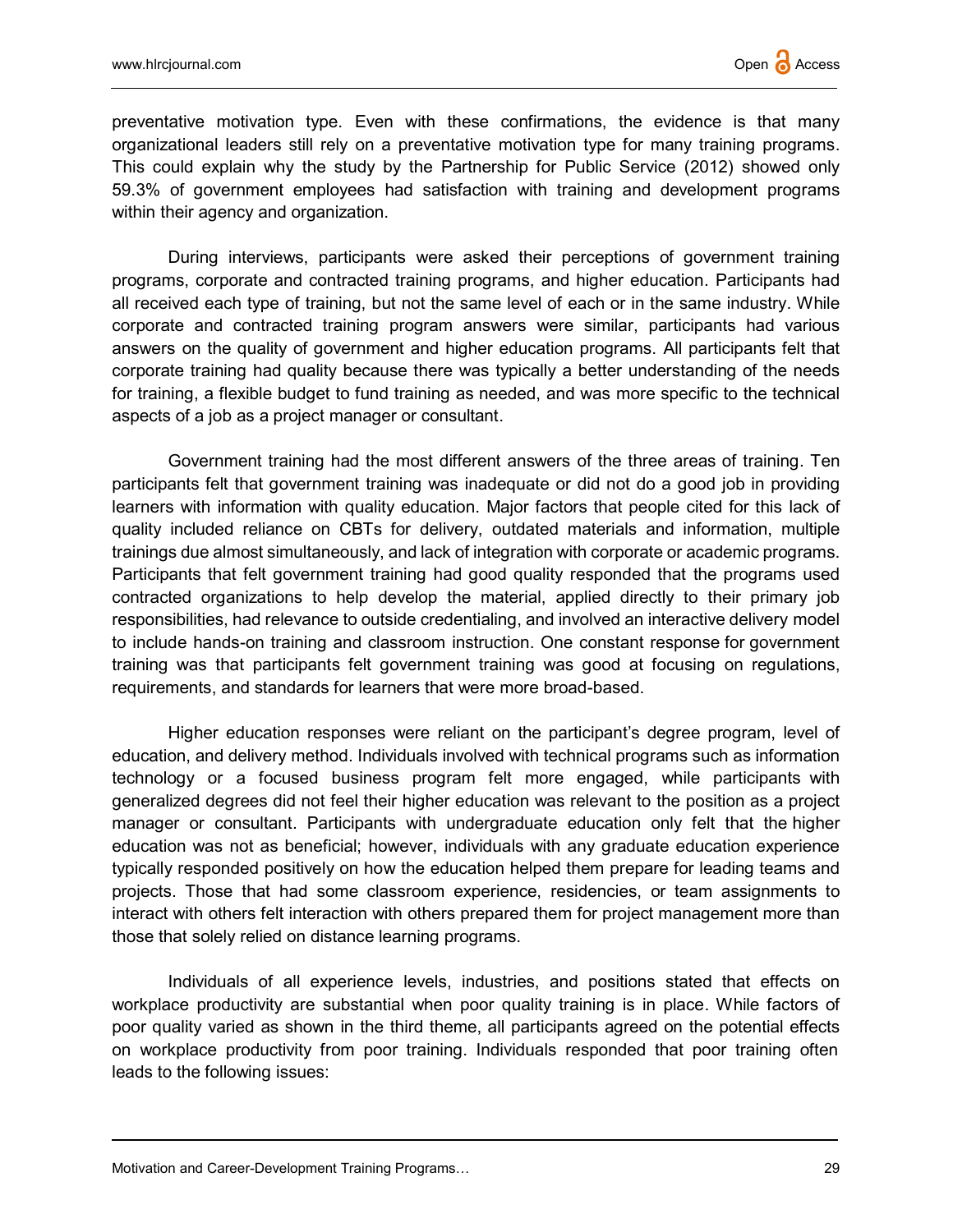- Increase in rework
- Increase in time spent on a project phases or tasks
- Decrease in worker motivation and confidence in work performance
- Increase in stress
- Increase in turnover

Based on interview responses, the findings of this study highlighted a concern from the participants that training programs have a major influence on workplace productivity and morale. One of the noticeable issues with determining training quality is the definition of training quality. Multiple factors influence the perceptions of training program quality. While these factors were closely related, an individual could weigh one factor more heavily than another based on personal experiences, industry, and culture. While these factors can influence what an individual perceives as a quality program, the effects of a poor training program on workplace productivity are consistent. So, these findings validate the second research question that the training program's quality can influence the workplace productivity.

# **Discussions**

As shown in the findings of this study, workers on every level understand the importance of training in regard to productivity of an organization. The challenge is implementing training programs required for learning while not providing a low-quality product. Maddox and Markman (2010) stated that learning is influenced by Higgins' theory of motivation but not every learning program must match the prevention-promotion foci. Rules-based training is a program where the learner must remember and understand a concept that cannot change. Organizational leaders must have the global incentives of an organization that match the motivation of the learner for rules-based training to be effective. If organization leaders want employees to perform better with information-integration learning programs, then leaders benefit from not having the global incentives match the motivation of the learner. The benefit from mismatching motivation to incentives is due to learners questioning concepts in the training and being able to bring out their own ideas. Organizational leaders often do not expend the amount of effort required to create training like this and likely leads to a decrease in the quality of training.

# **Conclusions**

Training programs are vital to an organization's success. Unfortunately, organizational leaders often look to training programs to help offset costs in an organization with reduced operational budgets (Kohn, 2009). This is despite the facts that training programs are vital to employee development and workplace productivity (Farooq & Khan, 2011). Findings from this study showed that not only does the workplace productivity decline from the changes in a training program, but employee motivation is altered as well. During the interviews and analysis of answers, the researcher found the following areas were highlighted as concerns: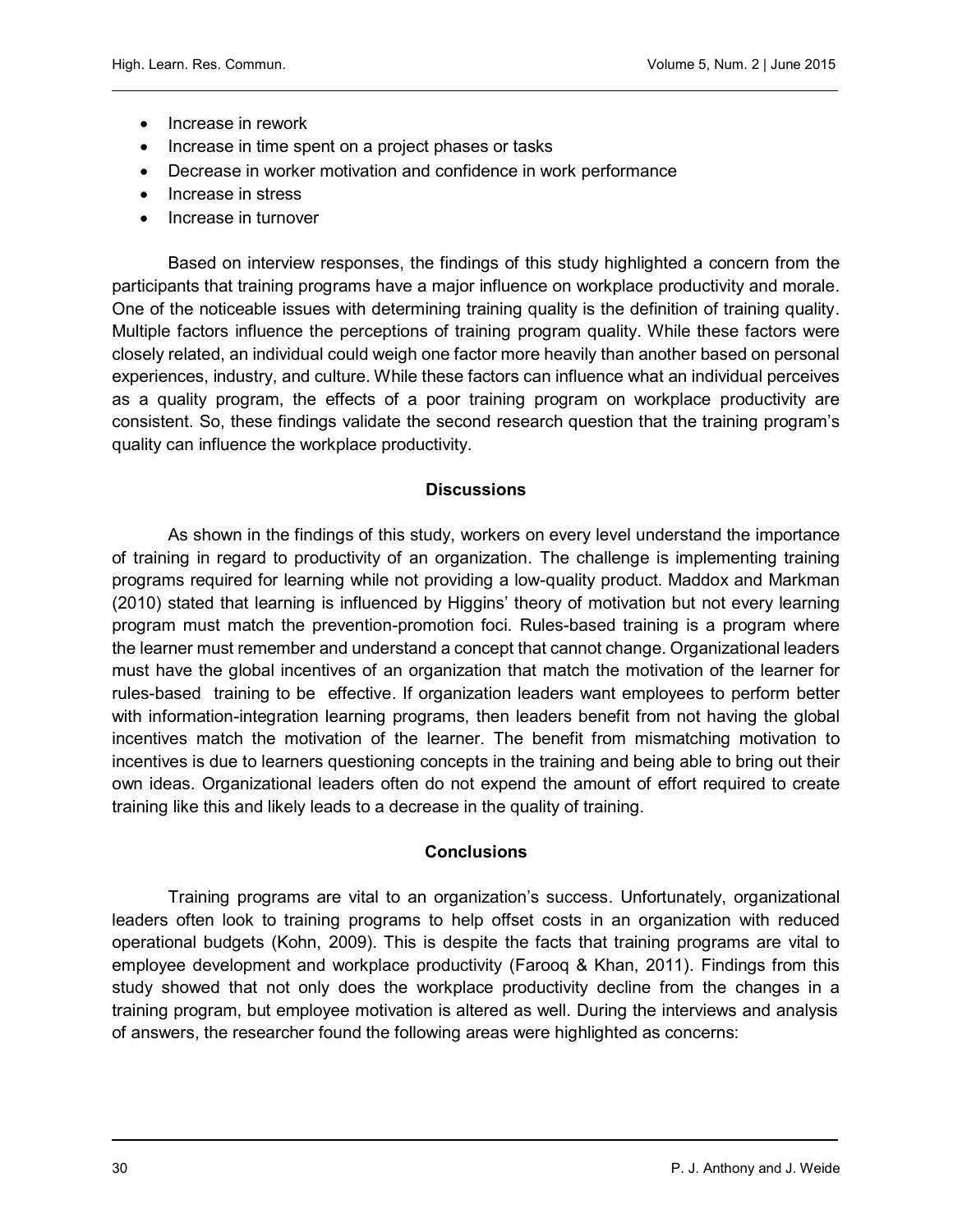- 1. Organizational leaders need to understand the needs of employees for incentives and training. Not understanding both can lead to a mismatch that ultimately leads to the demise in the program's success.
- 2. Organizational leaders must be willing to adapt to changes for training programs when possible. While government training is mandated because of regulations or direction of a senior leader, delivery method and how the program is presented to employees can change.
- 3. Employees must have and exercise the freedom to provide honest feedback on training programs and how to improve them. Typically, training in the classroom has feedback forms filled out while online programs do not. When a learner does not feel empowered, credibility and engagement of the training is reduced.

### **References**

- Beausaert, S., Segers, M., & Gijselaers, W. (2011). The Personal Development Plan Practice Questionnaire: The development and validation of an instrument to assess the employee's perception of personal development plan practice. International Journal of Training & Development, 15, 249–270. http://dx.doi.org/10.1111/j.1468-2419.2011.00375.x
- Carter, C. A. (2011, April 26). The influence of business ownership and selected demographic characteristics on the perceived effectiveness of an entrepreneurship training program among female participants. Louisiana State University and Agricultural and Mechanical College. Retrieved from http://etd.lsu.edu/docs/available/etd-04212011-091948/
- Cilesiz, S. (2011). A phenomenological approach to experiences with technology: Current state, promise, and future directions for research. Educational Technology Research & Development, 59, 487-510. http://dx.doi.org/10.1007/s11423-010-9173-2
- Farooq, M., & Khan, M. A. (2011). Impact of training and feedback on employee performance. Far East Journal of Psychology & Business, 5(1), 23–33. Retrieved from http://www.fareastjournals.com/
- Freeman, E. W. (2009). Training effectiveness: The influence of personal achievement goals on posttraining self-efficacy (Doctoral dissertation). Available from ProQuest Dissertations and Theses Database. (UMI No. 3395162)
- Gaither, K. A. (2009). Comparing perceived effectiveness of e-learning and traditional training in the business environment (Doctoral dissertation). Available from ProQuest Dissertations and Theses Database. (UMI No. 3362657)
- Halvorson, H. G., & Higgins, E. T. (2013). Know what really motivates you. Harvard Business Review, 91(3), 117–120. Retrieved from http://hbr.org/magazine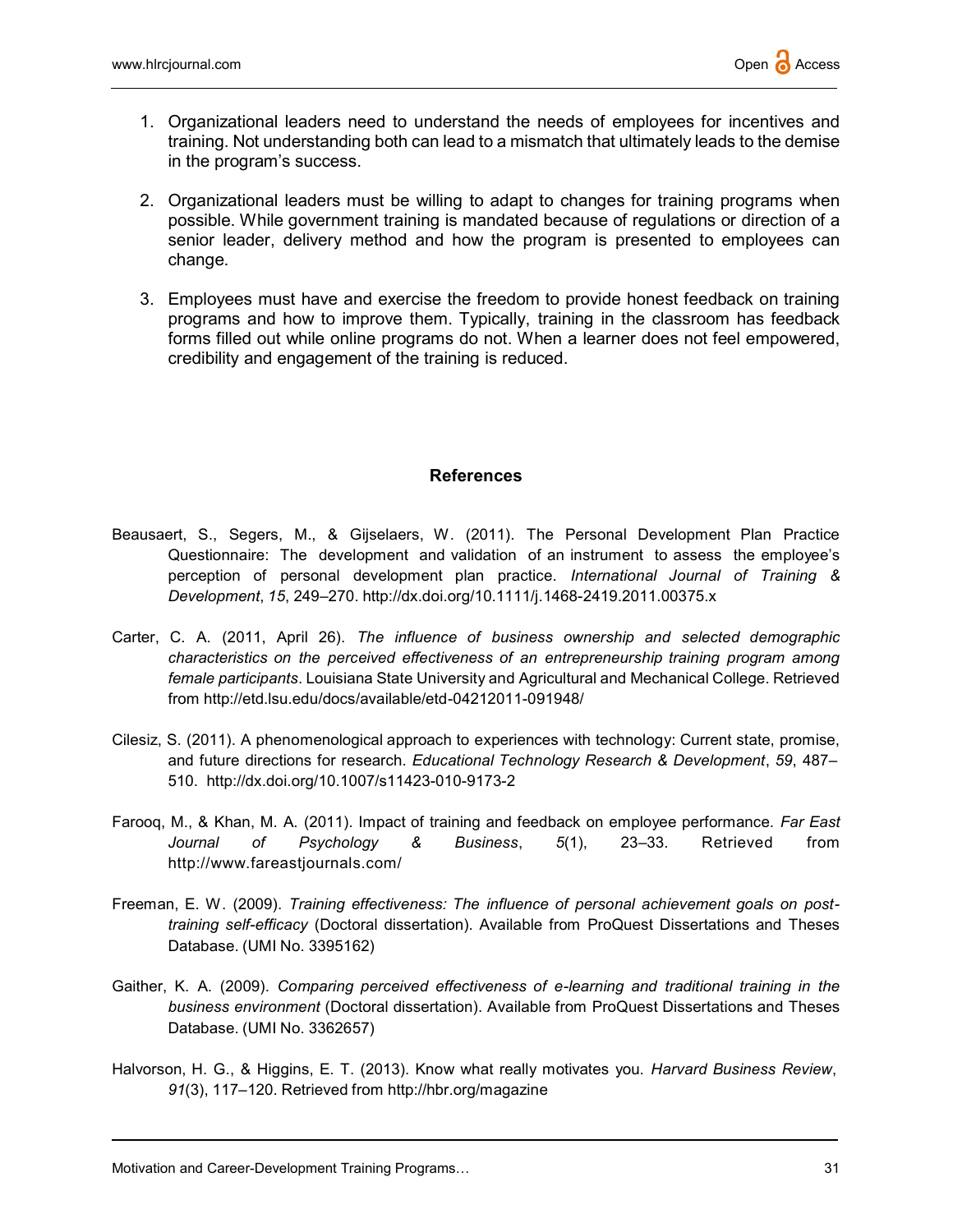- Hameed, A., & Waheed, A. (2011). Employee development and its effect on employee performance: A conceptual framework. International Journal of Business & Social Science, 2(13), 224–229. Retrieved from http://www.ijbssnet.com/
- Hardman, W., & Robertson, L. (2012). What motivates employees to persist with online training? One Canadian workplace study. International Journal of Business, Humanities & Technology, 2(5), 66–78. Retrieved from http://www.ijbhtnet.com/
- Higgins, E. (2005). Value from regulatory fit. Current Directions in Psychological Science, 14(4), 209–213. http://dx.doi.org/10.1111/j.0963-7214.2005.00366.x
- Higgins, E. T., Cesario, J., Hagiwara, N., Spiegel, S., & Pittman, T. (2010). Increasing or decreasing interest in activities: The role of regulatory fit. Journal of Personality & Social Psychology, 98, 559–572. http://dx.doi.org/10.1037/a0018833
- Hutchins, H. M., Burke, L. A., & Berthelsen, A. M. (2010). A missing link in the transfer problem? Examining how trainers learn about training transfer. Human Resource Management, 49, 599-618. http://dx.doi.org/10.1002/hrm.20371
- Kohn, S. L. (2009). The effects of choice and training reputation on training effectiveness (Doctoral dissertation). Available from ProQuest Dissertations and Theses Database. (UMI No. 3367278)
- Maddox, W. T., & Markman, A. B. (2012). The motivation-cognition interface in learning and decision making. Current Directions in Psychological Science, 19(2), 106-110. http://dx.doi.org/10.1177/0963721410364008
- Mankins, M., Bird, A., & Root, J. (2013). Making star teams out of star players. Harvard Business Review, 91(1/2), 74–78. Retrieved from http://hbr.org/magazine
- Mayfield, J., & Mayfield, M. (2012). The relationship between leader motivating language and self- efficacy: A partial least squares model analysis. Journal of Business Communication, 49, 357– 376. http://dx.doi.org/10.1177/0021943612456036
- Moustakas, C. (1994). Phenomenological research methods. Thousand Oaks, CA: Sage Publications, Inc.
- Partnership for Public Service. (2012). Best places to work in the federal government 2012. Partnership for Public Service. Retrieved from http://bestplacestowork.org/BPTW/rankings/overall/
- Richmond, S. P. (2009). Job readiness training: A qualitative study of select programs in the Washington, DC, Metropolitan Area (Doctoral dissertation). Available from ProQuest Dissertations and Theses Database. (UMI No. 3352336)
- Rodgers, L. (2010). Time to train rights: A new impetus for skills development in the workplace? Industrial Law Journal, 39(3), 312–320. http://dx.doi.org/10.1093/indlaw/dwq016
- Weide, J. L. (2014). The Role of Regulatory Focus in Determining Career-Development Training Program Effectiveness (Doctoral dissertation). Available from ProQuest Dissertations and Theses Database. (UMI No.3615491)